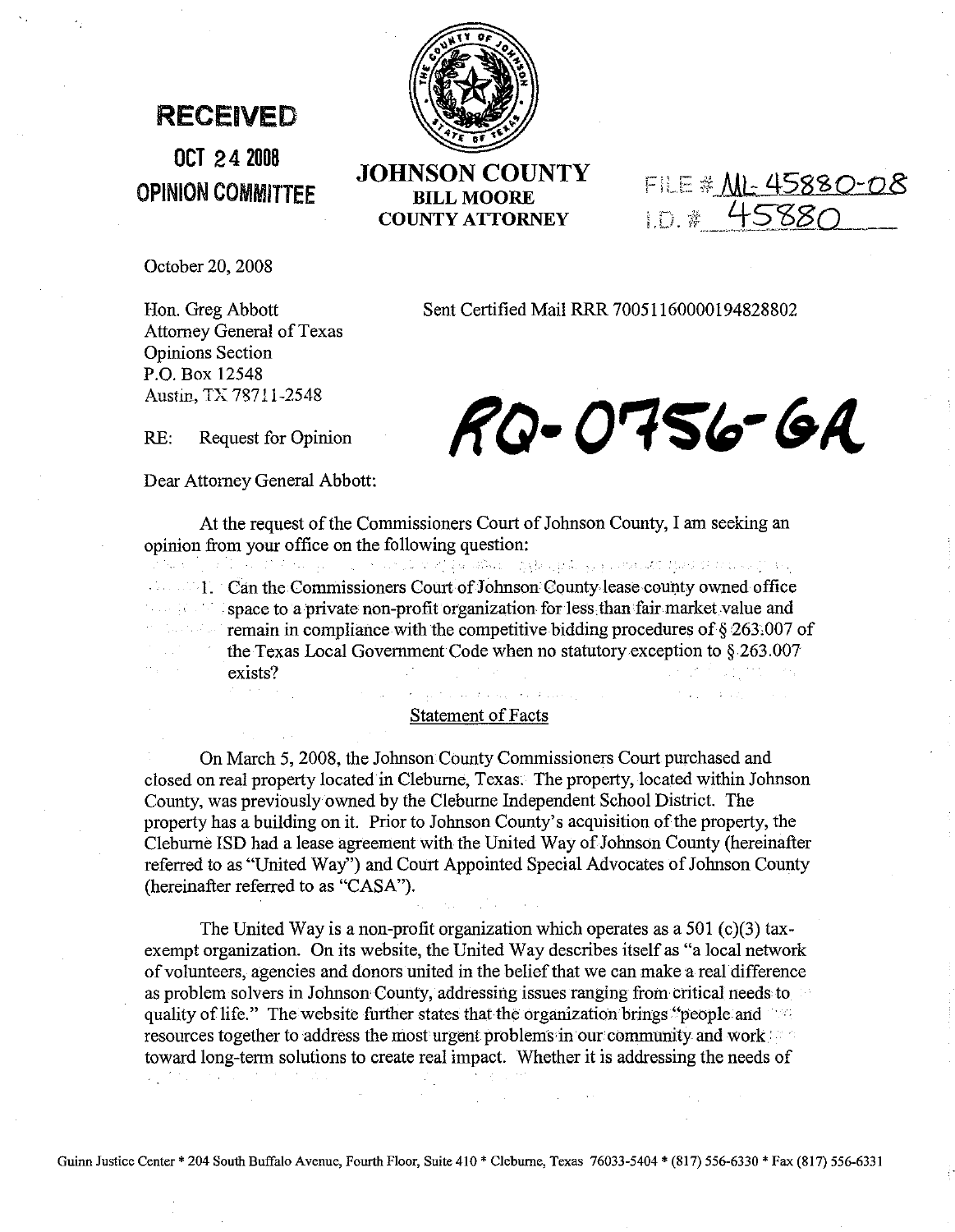children, families, the elderly or people living with disabilities, helping our neighbors in Johnson County is a great investment in our community."

CASA is also a non-profit organization which operates as a 501 (c)(3) tax-exempt organization. On its website, CASA states that "CASA volunteers are Court Appointed Special Advocates for children-trained community volunteers appointed by a judge as Officers of the court to speak up for children in court, and to help to humanize the often frightening and confusing child welfare and legal systems for these children."

Upon purchasing the property, Johnson County honored the existing lease agreements between the Cleburne ISD and the United Way and CASA through the end of the lease term. The Cleburne ISD had leased one-halfofthe building to the United Way and the other one-half of the building to CASA. The Cleburne ISD had leased the portions of the building to each organization for \$1.00 per year for rent and payment of utilities.

After the term of the lease agreements between the Cleburne ISD and the two organizations expired, the Commissioners Court opened bidding for lease of the property pursuant to  $\S 263.007$  of the Texas Local Government Code. Only the United Way and CASA submitted bids to Johnson County to lease the property which were for \$1.00 per year and payment of utilities. On September 22,2008, the Johnson County Commissioners Court approved and accepted the bids of each organization. The Johnson County Commissioners Court approved a lease agreement with each organization with the following provisions. Each organization is to pay rent of \$1.00 per year to Johnson County. Additionally, each organization is to pay their own utilities (gas, water, and electric), provide their own phone and own janitorial services, and in the event any ad valorem taxes are assessed, the organizations would pay those taxes. The current leases are for a one year term and provide that the leases may be terminated by either party upon thirty days written notice to the other party. The Commissioners Court recognizes that rent of \$1.00 per year is less than fair market value.

## Argument

A county commissioners court may exercise only those powers that the state constitution and statutes confer upon it, either explicitly or implicitly. Tex. Att'y Gen. Op. No. JC-0439 at 2 citing Tex. Att'y Gen. Op. JC-0171 (2000) at 1. A county commissioners court exercises powers and jurisdiction only over county business as conferred by law. *Id.* citing TEX. CONST. art. V,  $\S$  18(b). A commissioners court thus does not have power to accomplish something that is not county business. Id. citing Tex. Att'y Gen. Op. No. JC-0036 (1999) at 2. The phrase "county business" has been broadly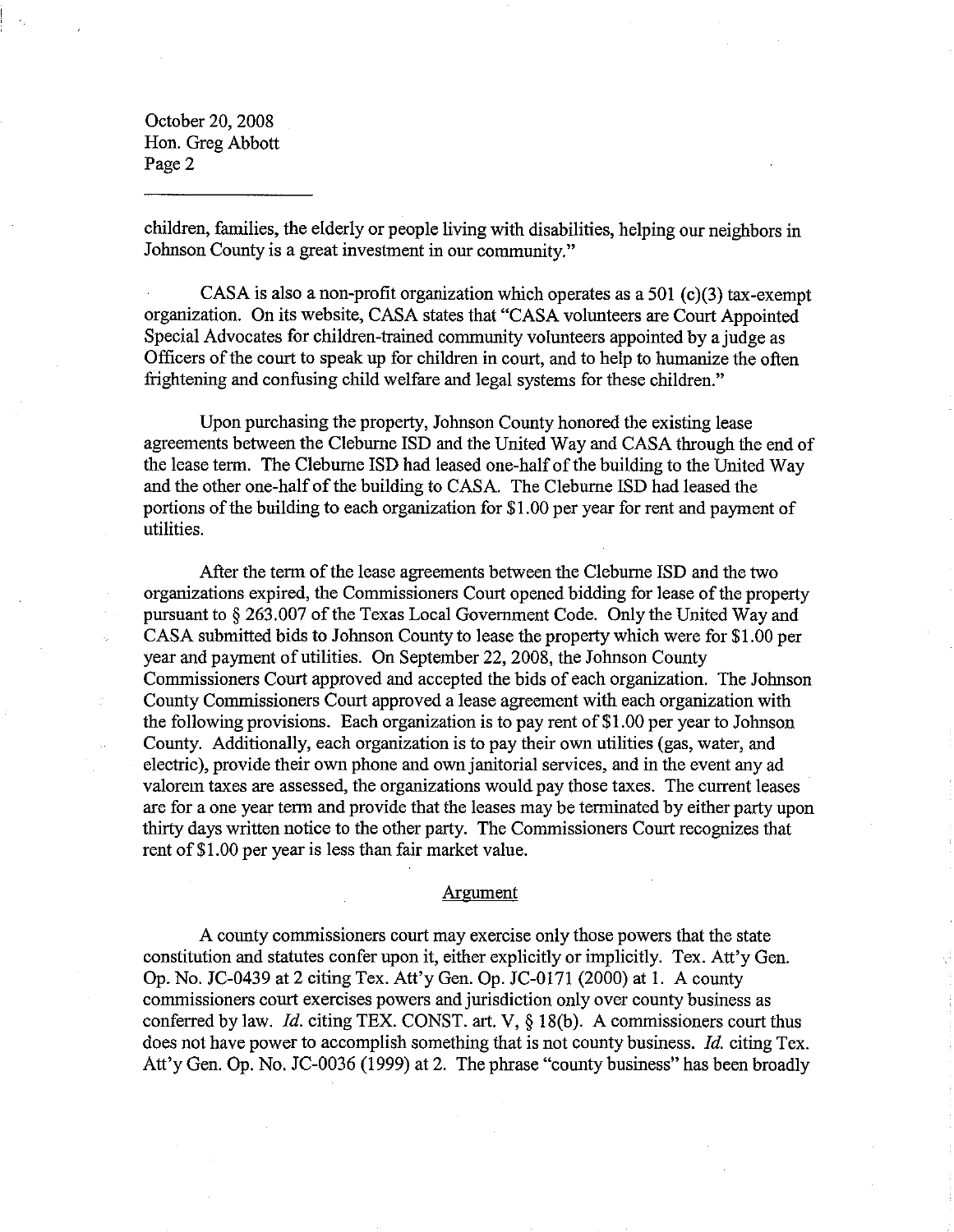construed to "encompass matters of general concern to county residents." *[d.* citing Tex. Att'y Gen. Op. No. JC-0036 (1999) at 2.

The Texas Constitution generally prohibits counties from granting or donating a thing of value to a private entity. *See* TEX. CONST. arts. III, § 52(a), XI, § 3. Chapter 263 ofthe Texas Local Government Code provides competitive bidding procedures that a county generally must follow to sell or lease county property. Tex. Att'y Gen. Op. No. JC-0582 (2002) at 4. § 263.007 sets out the procedure that a commissioners court is to use in regard to the sale or lease of county owned real property, including space in a building, through a sealed-bid procedure. Tex. Loc. Gov't Code Ann. § 263.007 (Vernon 2005).

The Texas Legislature has carved out certain statutory exceptions to the competitive procedures required under Chapter 263 of the Texas Local Government Code for the sale or lease of real property. For example, Chapter 319 of the Local Government Code authorizes a commissioners court to establish and maintain a museum. *[d.* at 3. The commissioners court "may lease the buildings, improvements or exhibits." Tex. Loc. Gov't Code Ann. § 319.004(c)(Vernon 2005). § 319.004 authorizes a commissioners court to permit the use of a building or improvement "for any public purpose the court determines to be of benefit to the county and its residents." *Id.* citing Tex. Loc. Gov't Code Ann. § 319.004(d) (Vernon 1999 & Supp. 2002). A lease or contract pursuant to 319.004 "must be evidenced by an order ofthe commissioners court and entered in the minutes of the court." Tex. Loc. Gov't Code Ann. § 319.004(c) (Vernon 1999 & Supp. 2002). The Texas Attorney General's Office opined that "when another statute authorizes the county to lease a certain kind ofreal property, the provisions of chapter 263 do not apply...The county is not required to competitively bid a contract entered into pursuant to section 319.004" Tex. Att'y Gen. Op. No. JC-0582 (2002) at 4 citing Tex. Att'y Gen. LO-98-057 at 2-3.

Even within Chapter 263 of the Texas Local Government Code, the Texas Legislature has identified a scenario where the commissioners court may lease property without using sealed-bid process or competitive bidding process. The commissioners court of a county may "lease real property owned or controlled by the county that was formerly owned or controlled by the Texas Department of Mental Health and Mental Retardation to a federal, state, or local government entity for any purpose or to a nonprofit organization that is exempt from federal taxation under Section 501(c)(3), Internal Revenue Code of 1986 (26 U.S.c. Section 501(c)(3)), to conduct health and human service activities which the commissioners court fmds to be in the public interest, without using the sealed-bid or sealed-proposal process described in Subsection (a) and without using any other competitive bidding process which would otherwise be required by law." Tex. Loc. Gov't Code Ann. § 263.007(e)(l) (Vernon 2005). There does not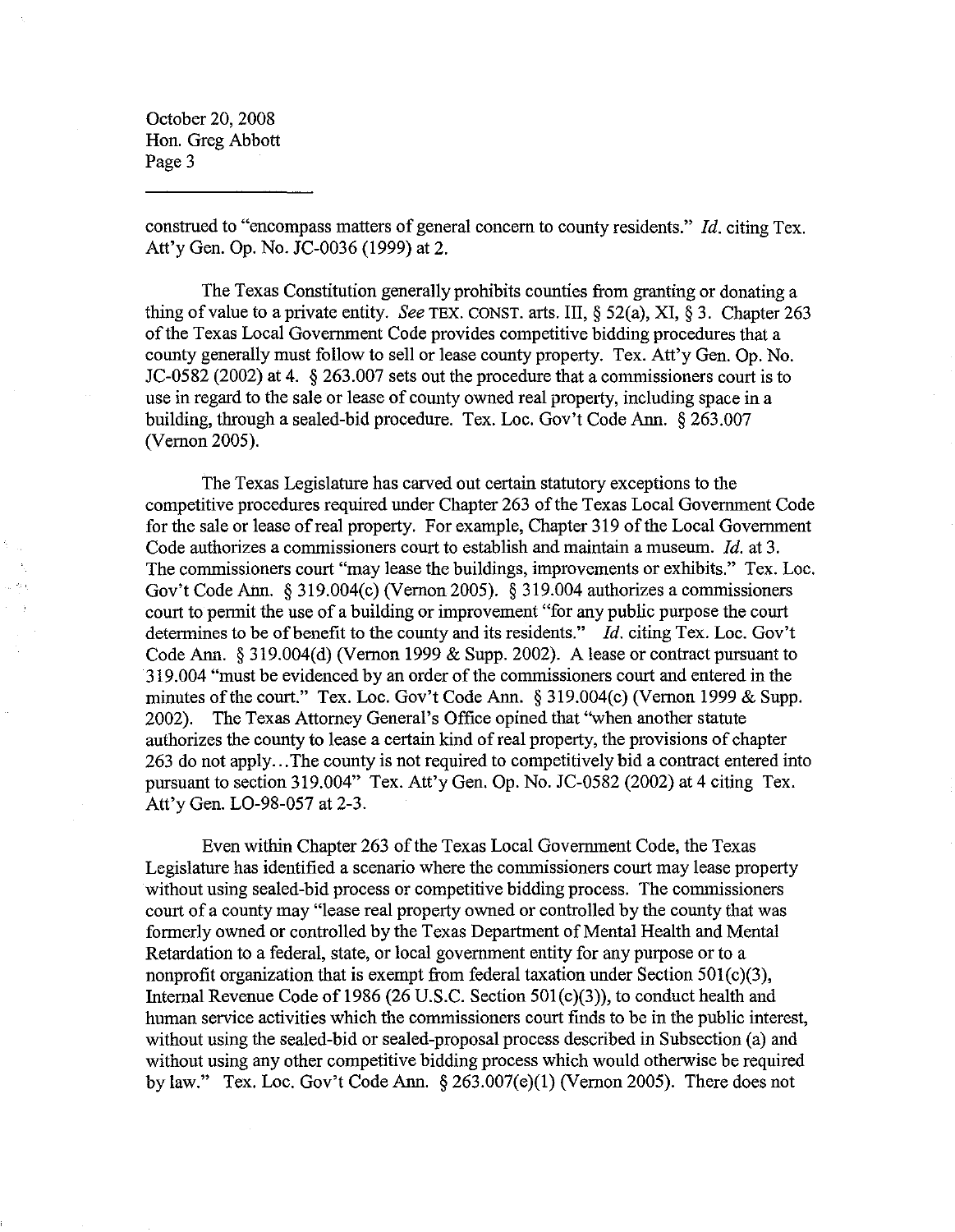appear to be, and our research did not find, any statutory exception to the competitive bidding requirements that would apply to the fact scenario in Johnson County regarding a lease to the United Way and CASA for less than fair market value.

Once a statutory exception to the competitive bidding requirements under § 263.007 of the Texas Local Government Code applies, the question was raised as to whether a lease agreement between a county and a museum violates limitations on the use of public funds in article III, section 52 and restrictions on public debt in article XI, section 7 of the Texas Constitution. Tex. Att'y Gen. Op. JC-0582 at 5. The museum in this case was a private, non-profit corporation governed by a board of trustees.  $Id$ . at 2. The lease agreement did not require the Museum to make lease payments other than an initial \$1.00 payment, but did require the Museum to operate the leased premises as a Museum, to maintain the interior of the buildings, and to pay for the cost of the telephone services. *Id.* Under the terms of the lease agreement, the County was to insure the buildings and structures located on the premises; to maintain the exterior structural condition of the buildings, including the foundations, walls, roofs, and doors; and to maintain the grounds and landscaping at the leased premises...County also required to bear the cost of utilities (except telephone) and to service and maintain the heating, air conditioning, and plumbing systems. *[d.·* For a fiscal year, the County paid about \$64,000 to meet its obligations under the lease.  $Id$ .

The lease agreement expressly provided that the leased premises shall be used for the purposes of: maintaining a public museum...in accordance with the provisions of Articles 2372d and 2372d-3, Vernon's Annotated Civil Statutes (or any successor provision or provisions thereto), for the display of the products there specified and for such other displays, exhibits and endeavors as are of educational, cultural or intellectual interest to the citizens of Midland County, Texas. *Id.* at 4.

The Office of the Attorney General concluded that the above referenced lease agreement did not violate article III, section 52 of the Texas Constitution for the following reasons. First; "we conclude that the commissioners court that entered into the lease agreement could have reasonably determined that the County and Museum's respective obligations under the lease agreement comported with article III, section 52." *Id.* at 5. Furthermore, "In making an expenditure of county funds that benefits a private person or entity, however, a commissioners court will avoid violating article III, section 52 if it (i) determines in good faith that the expenditure serves a public purpose and (ii) places sufficient controls on the transaction, contractual or otherwise, to ensure that the public purpose is carried out." *[d.* The opinion further states that "Although courts and this office have concluded that the lease of public property to a private entity does not violate article III, section  $52$  where the transaction serves a public purpose and where an adequate rental is paid, article III, section 52 does not necessarily require a county to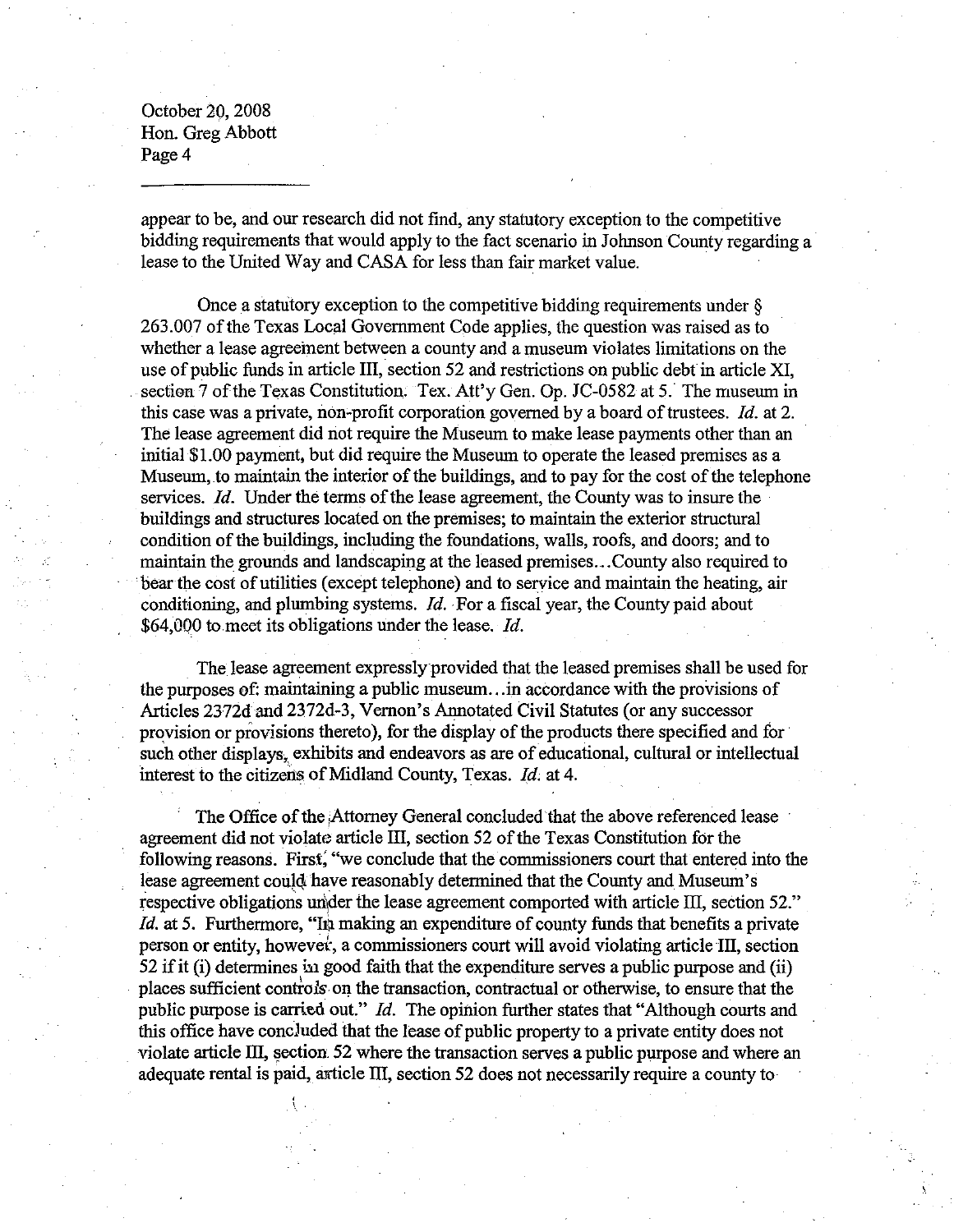lease property for fair market value if the lease serves a public purpose." *Id.* at 6. For these reasons, the Honorable John Cornyn found that the lease for less than fair market value, in the context of Chapter 319 of the Texas Local Government Code, did not amount to a gift or grant in violation of article III, section 52 of the Texas Constitution.

Generally, Article III, section 52 and article XI, section 3 of the Texas Constitution proscribe gratuitous transfers of public funds to private entities. Tex. Att'y Gen. Gp. No. JC-0439 (2001) at 2 citing TEX. CONST. art. **III,** § 52; *id.* art. XI, § 3. A county "is not prohibited from contracting with a private nonprofit corporation to provide services that the county is authorized to provide so long as the county receives adequate consideration." *ld.* citing Tex. Att'y Gen. Op. No. JC-0335 (2001) at 7. The Constitution limits a county's authority to grant public funds to a private nonprofit corporation to only those situations where the grant serves a public purpose that the county is authorized to accomplish and is subject to adequate controls, "contractual or otherwise, to ensure that the public purpose is accomplished." *ld.;* see TEX. CONST. art. **III,** § 52; *id.* art. XI, § 3; see *also id.* art. VIII, § 3 (directing that taxes be collected "for public purposes only"). A transfer for a public purpose is constitutionally permissible even if a private interest benefits incidentally. *Id.* citing *Barrington* v. Cokinos, 338 S.W.2d 133,139 (Tex. 1960). A contract that imposes on the nonprofit organization an obligation to perform a function that benefits the public may provide adequate control. !d. citing *Key* v. *Comm 'rs Court ofMarion County,* 727 S.W.2d 667,669 (Tex. App.-Texarkana 1987, no writ) (per curiam).

For example, Kerr County entered into a contract with CASA, and under the contract, CASA, in consideration of \$3,000 from the county, was bound to provide guardians ad litem for use in appropriate court cases relating to children, in accordance with a court order; and provide family studies and ... such other information gathering services as the county courts request. *ld.* at 2-3. The statutory authority that the County cited in the contract with CASA was section 264.006 of the Family Code. *Id.* at 2.  $\S$ 264.006 of the Texas Family Code expressly empowers a county to provide "for services" to and support of children in need of protection and care without regard to the immigration status of the child or the child's family." *Id.* at 5 citing TEX. FAM. CODE ANN.  $§$  264.006 (Vernon Supp. 2001). The Office of the Attorney General opined that "A county may grant funds to a nonprofit entity to accomplish a statutorily authorized purpose, provided that the county determines the transaction will achieve a public purpose and that adequate controls are placed on the expenditure to ensure that the public purpose is accomplished."  $Id.$  at 8.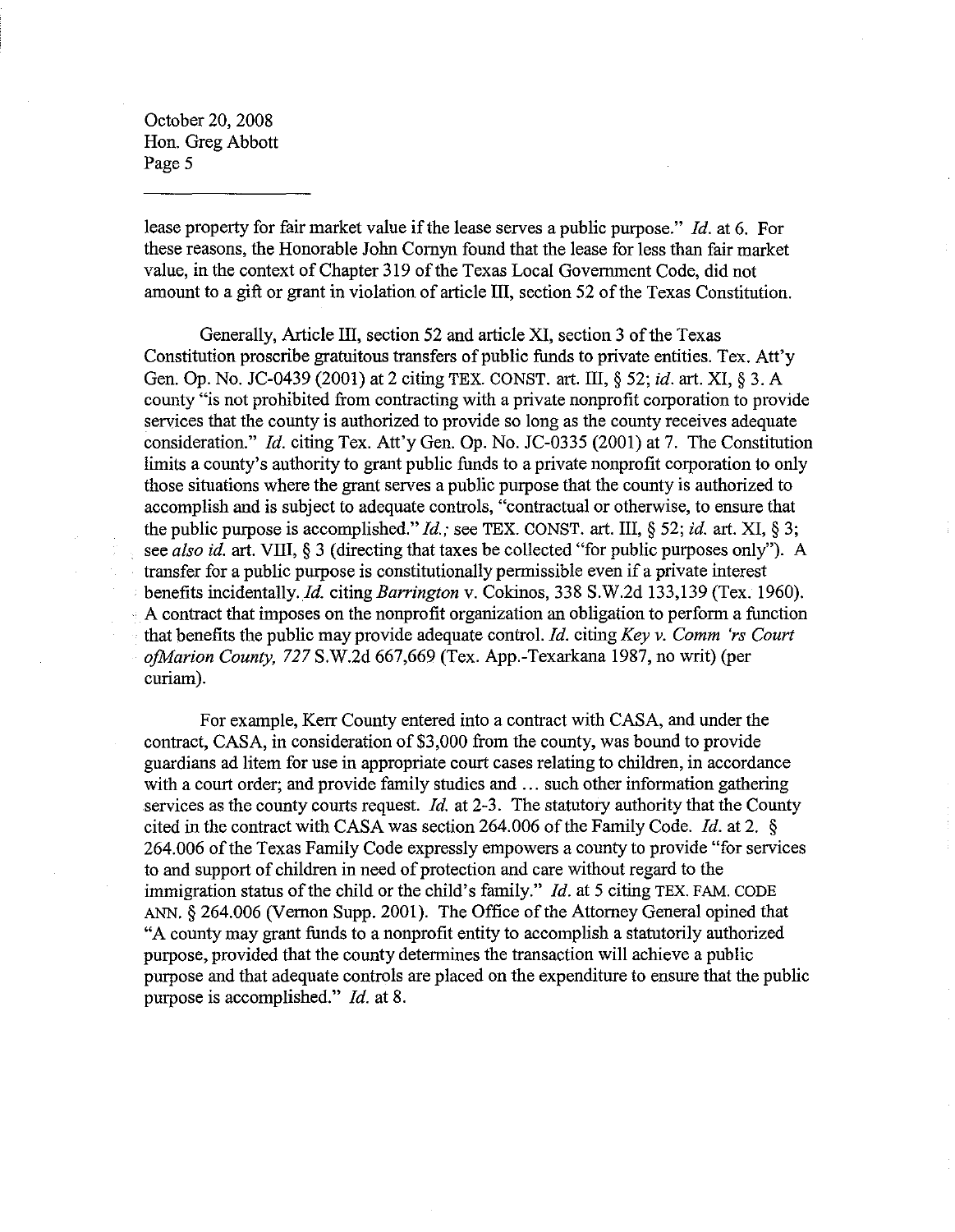计可编

. . . . 8

 $\tau_{\rm C} = 1$ 

 $\pm$   $\pm$ 

## Summary

A county commissioners court may exercise only those powers that the state constitution and statutes confer upon it, either explicitly or implicitly. Tex. Att'y Gen. Op. No. JC-0439 at 2 citing Tex. Att'y Gen. Op. JC-OI71 (2000) at 1. A county commissioners court exercises powers and jurisdiction only over county business as conferred by law. *Id.* citing TEX. CONST. art. V, § 18(b). The phrase "county business" has been broadly construed to "encompass matters of general concern to county residents." *Id.* citing Tex. Att'y Gen. Op. No. JC-0036 (1999) at 2. The Texas Constitution generally prohibits counties from granting or donating a thing of value to a private entity. *See* TEX. CONST. arts. III, § 52(a), XI, § 3. Chapter 263 ofthe Texas Local Government Code provides competitive bidding procedures that a county generally must follow to sell or lease county property. Tex. Att'y Gen. Op. No. JC-0582 (2002) at 4. § 263.007 sets out the procedure that a commissioners court is to use in regard to the sale or lease of county owned real property, including space in a building, through a sealed-bid procedure. Tex. Loc. Gov't Code Ann. § 263.007 (Vernon 2005).

A county "is not prohibited from contracting with a private nonprofit corporation to provide services that the county is authorized to provide so long as the county receives adequate consideration." *ld.* citing Tex. Att'y Gen. Op. No. JC-0335 (2001) at 7. The Constitution limits a county's authority to grant public funds to a private nonprofit corporation to only those situations where the grant serves a public purpose that the county is authorized to accomplish and is subject to adequate controls, "contractual or otherwise, to ensure that the public purpose is accomplished." *ld.;* see TEX. CONST. art. III, § 52; *id.* art. XI, § 3; see *also id.* art. VIII, § 3 (directing that taxes be collected "for public purposes only"). A transfer for a public purpose is constitutionally permissible even if a private interest benefits incidentally. Id. citing *Barrington* v. Cokinos, 338 S.W.2d 133,139 (Tex. 1960). A contract that imposes on the nonprofit organization an obligation to perform a function that benefits the public may provide adequate control. *Id.* citing *Key* v. *Comm 'rs Court ofMarion County,* 727 S.W.2d 667,669 (Tex. App.- Texarkana 1987, no writ) (per curiam).

The Johnson County lease agreements for less than fair market value with CASA and the United Way are not in violation of  $\S 263.007$  of the Texas Local Government Code for the following reasons. First, the Johnson County Commissioners Court followed the protocol under § 263.007 by using the sealed bid process. Significantly, the United Way and Casa were the only two bids that were received. Second, the Johnson County Commissioners Court has the implicit power to provide for the needs of children, families, and the elderly within Johnson County and is not prohibited from contracting with a private nonprofit organization. Both the United Way and CASA are private